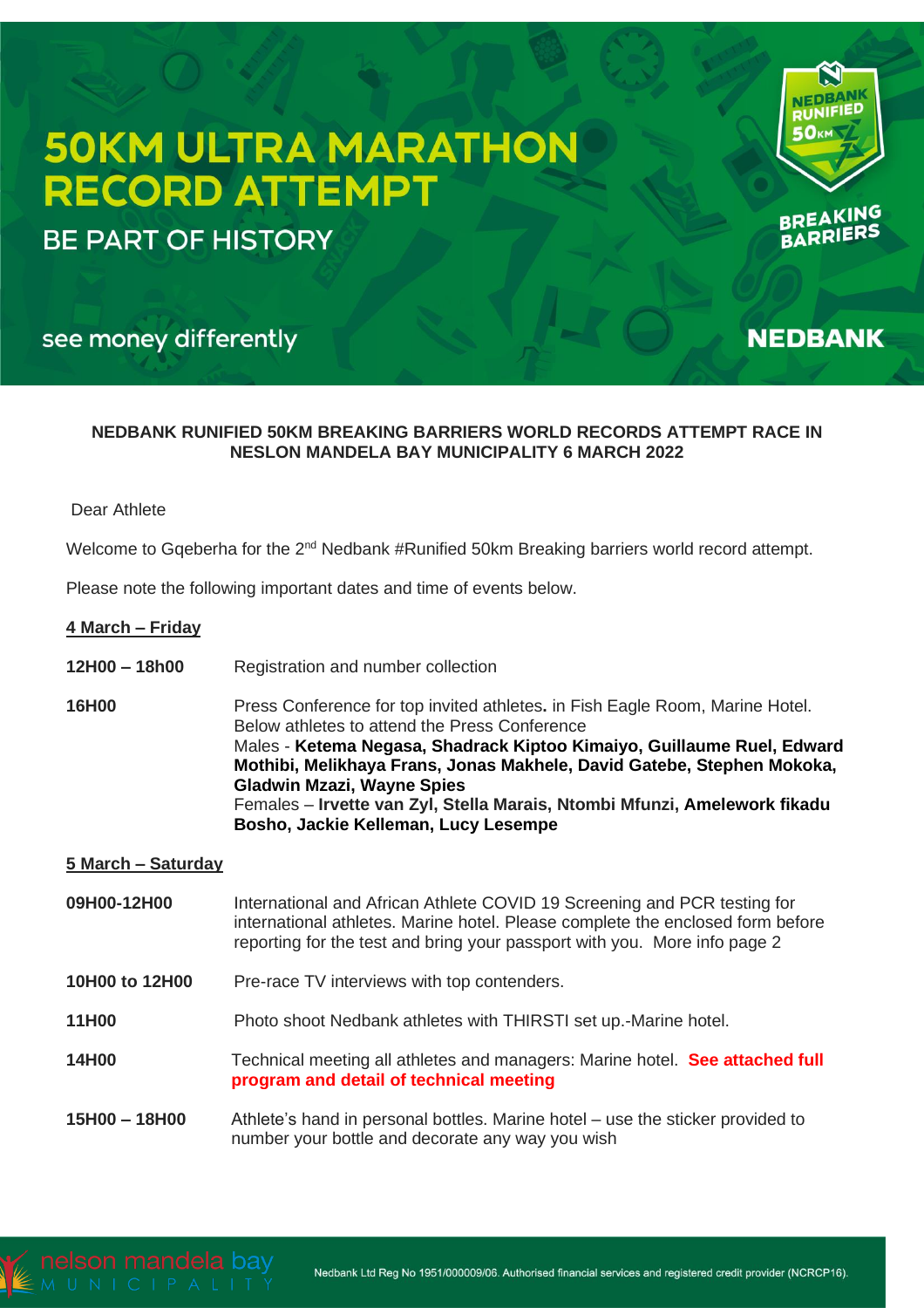# **6 March – Sunday**

| 04H00          | <b>Breakfast</b>                                                                              |
|----------------|-----------------------------------------------------------------------------------------------|
| 06H00          | <b>RACE STARTS LADIES</b>                                                                     |
| 06H30          | <b>RACE STARTS MEN</b>                                                                        |
| 09H30          | Live Awards on TV - Top 3 men - Top 3 women and top 3 SA athletes                             |
| 12H30          | Formal prize giving inside the hotel Top 10 Male and Female athletes and age<br>group winners |
| 14h00 to 18h00 | Transport of Athletes to Airport                                                              |

# **Personal drinks table and water table information:**

There will be 3 x fully stocked water tables with the following products.

1.Thirsti plastic water bottles.

2.Biogen Carbogen energy drink served in plastic bottles.

3.Coke served in plastic drinking bottles.

4.Biogen and Future Life energy bars.

5. Bavaria refreshment drinks at the finish.

# **Personal Drinks table:**

Personal Drinks tables will be placed in the middle of the Road between 5th and 6th Avenue to the left of Southern Sun Marine Hotel at the 5km and 9km mark of each lap.

Drinks tables will be numbered from 1 to 9. Athletes' bottles will be placed on the table number that corresponds with the last number of the race number. E.g. Race nr  $1/11/21$  etc will be placed on table 1. Race nr  $7/17/27$ etc will be placed on table 7. Race nr 1 will be the first bottle on the table, with race nr 91 the 10th bottle.

Athletes can access the tables from both directions and will therefore have access to the tables 10 times or 9 as I am sure they won't take the first time at less than 1km. We will pack 2 bottles per person onto the table at a time and will be restock as required. The tables will be spread out for easy access.

# **Transport from and to the airport:**

Any athlete that has not yet made arrangements for transport to the Airport for your return flight, please let us know your departure flight and time before Saturday 17h00.

#### **Covid and PCR testing:**

Those International and African athletes that needs to present a PCR Covid test when they go back to their countries, please remember we will have an inhouse testing by Michelle Felix, who works closely with Ampath on Saturday 5 March at the Marine Hotel between 9h00 and 12h00. The cost of the test will be R850-000 and the turnaround time for results will be 24 hours. The cost of the test for the athletes representing Nedbank RC will paid by the club. Please let us know if we must add your name to the list to be tested.

# **SEE ATTACHED AMPATH FORM TO BE FILLED IN BY INTERNATIONAL ATHLETES FOR TESTING AT HOTEL**

#### **Television Broadcast and Coverage:**

The race will have SABC TV, Suppersport coverage and it will be live streamed across the globe on the Nedbank Running Club Facebook page. This will enable you to gain great publicity for you and your club sponsors and partners.

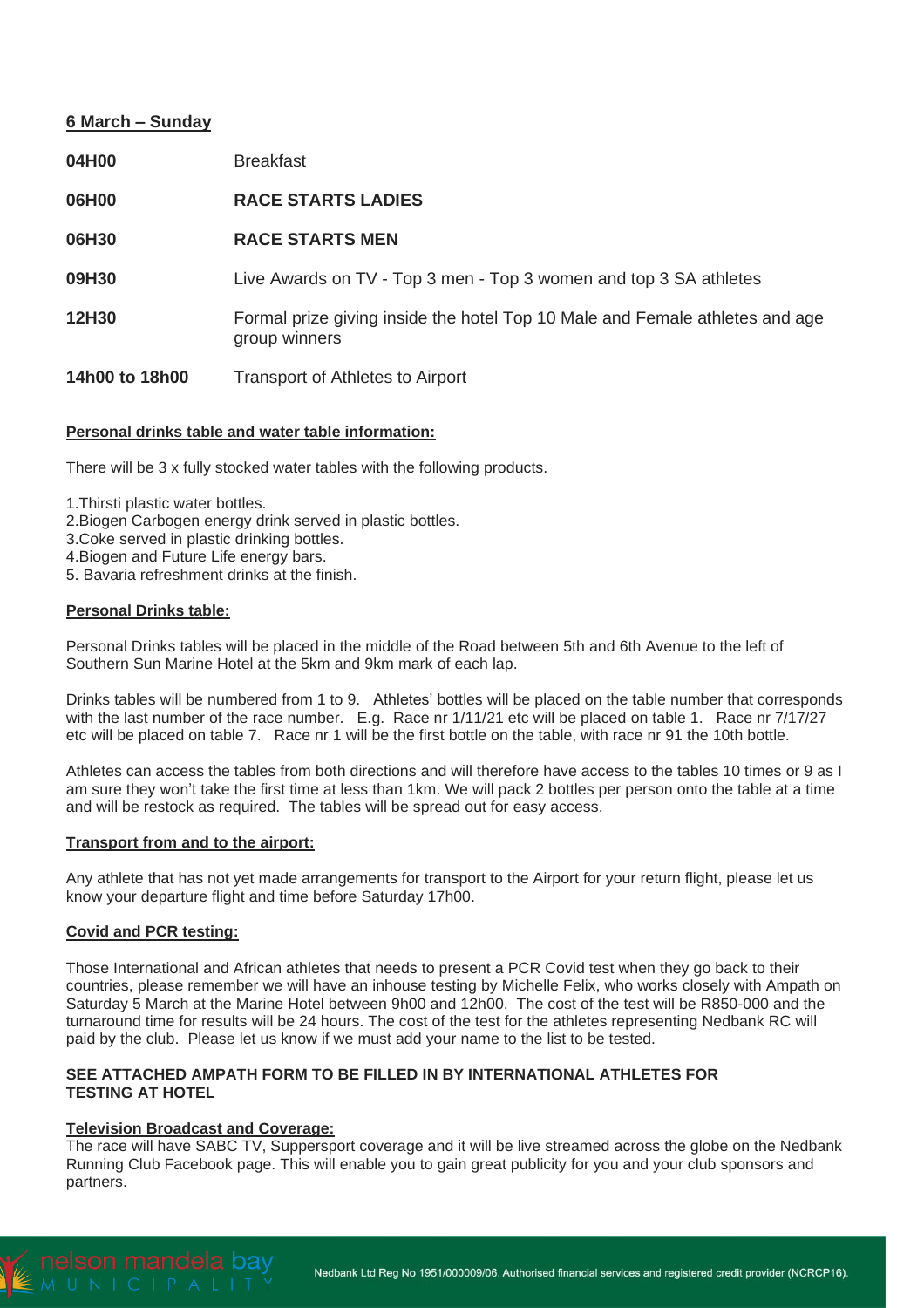# **Current WA approved records are as follows:**

#### **Women only:**

**Current World Record 3:04:24 Irvette van Zyl, RSA 05.07.1987 - Port Elizabeth RSA 23.05.2021**

#### **Men:**

**Current World Record 2:42:07 Ketema Bekele Negasa, ETH 07.10.1986 - Port Elizabeth RSA 23.05.2021 Current Women World Record (mixed race) : 2:59:54 Des Linden-USA Dorena Lake USA 13 April 2021**

#### **Age Group World Best times:**

The relevant Current World Best Age group times and minimum entry criteria are on the web site.

#### **Covid compliance and rules for the competing athletes:**

The relevant race rules and references are on the web site for reading prior to entry along with the required waivers.

The following is the basis of the Covid Compliancy. Obviously this may be changed should the situation in the country change by race day.

Upon arriving at the designated Hotel or at any meetings, planned events and or any other gathering before, during your stay as well as before the start of the race, you will be required to always sanitize, wear your mask / buff that covers your nose and mouth, fill in the COVID-19 register and do the required temperature check that will be available at all points.

#### **COVID-19 regulations level as Gazette by the South African Government on 01 October 2021 encourages every person to adhere to all COVID-19 Health protocols**

- Screening for COVID-19 and quarantine or isolation, where necessary
- Sanitize and washing of hands
- Always wear your mask/buff that covers the nose and mouth except from start to finish of race and when vigorously exercising outdoors.
- Social distancing outdoors and indoors, at least one and a half meters from any other person.

Because of Covid19 protocol and restrictions all athletes have to stay in the same hotel where Covid regulations will be strictly followed and athletes and staff will be screened daily on entering the race hotel

All athletes, managers, assistants and personnel who are fully vaccinated are requested to present their vaccination certificate at registration.

#### **Doping control operations**

Testing at the competition is to be carried out strictly in accordance with the World Athletics Anti-Doping Rules and WADA's International Standard for Testing & Investigations. These documents are available for downloading from the AIU websites: [https://www.athleticsintegrity.org/know-](https://www.athleticsintegrity.org/know-%20the-rules) the-rules

#### *Selection for doping control*

The selection criteria and, where applicable, recommendations for target testing at your competition will be communicated directly to the lead Doping Control Officer once he/she has been identified.

Athletes achieving World Records must be submitted to doping control, immediately after the event in accordance with the Book of Rules C1.1 (Competition Rules 31 (amendment to Rules 31.3.5 and 31.14.4))

Please be aware, however, that the AIU may ask to conduct extra in-competition tests at its own costs. The AIU will then liaise directly with the sample collection authority. The AIU may also decide to conduct additional precompetition tests, including blood testing as appropriate.